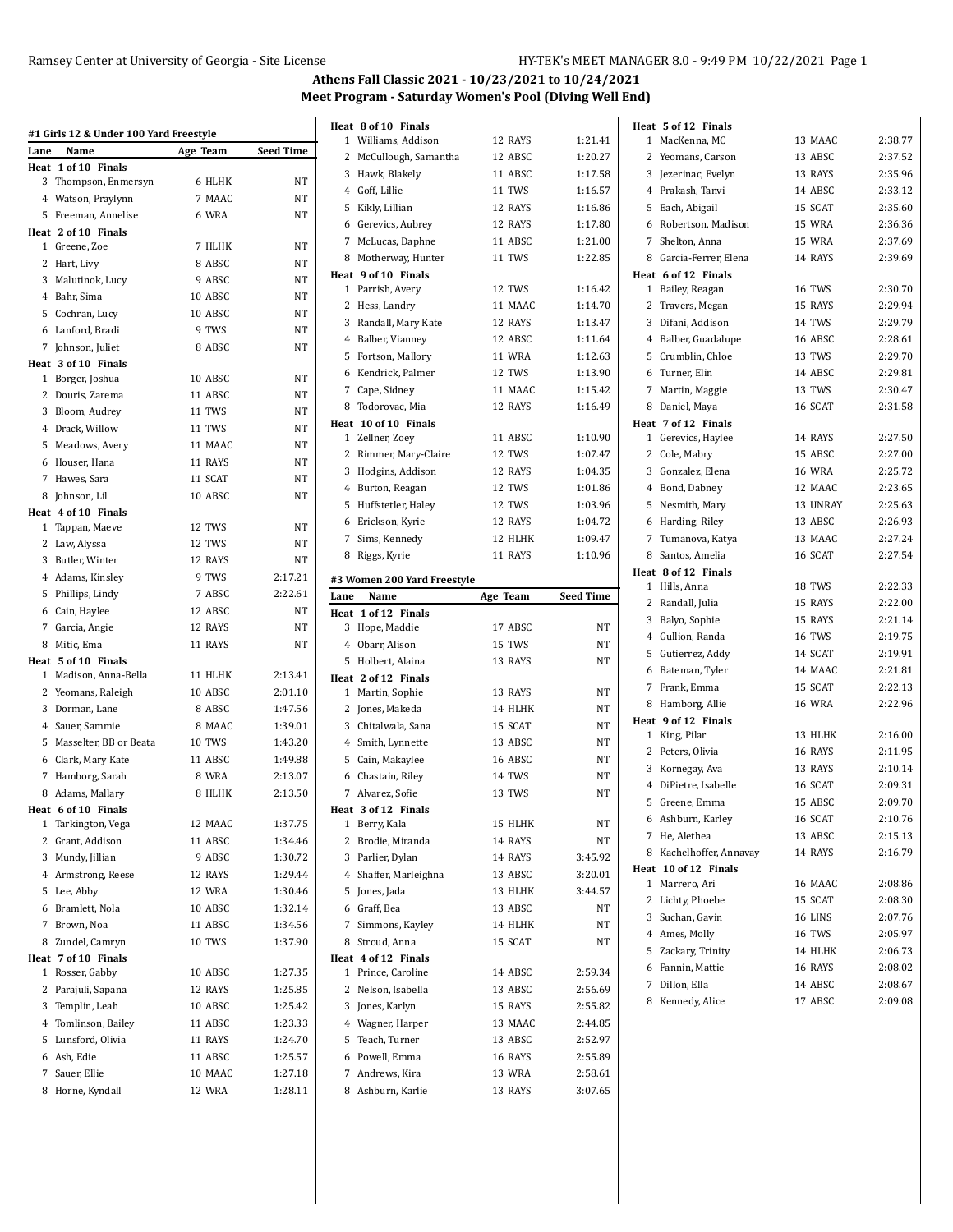#### Ramsey Center at University of Georgia - Site License HY-TEK's MEET MANAGER 8.0 - 9:49 PM 10/22/2021 Page 2

**Seed Time** 

## **Athens Fall Classic 2021 - 10/23/2021 to 10/24/2021 Meet Program - Saturday Women's Pool (Diving Well End)**

|      | Heat 11 (#3 Women 200 Yard Freestyle)     |          |                  | Heat 5 of 8 Finals |                                |          |                  |      | Heat 3 of 7 Finals                     |               |                  |
|------|-------------------------------------------|----------|------------------|--------------------|--------------------------------|----------|------------------|------|----------------------------------------|---------------|------------------|
|      | 1 Byers, Ella                             | 16 SCAT  | 2:05.05          | 1 Brown, Noa       |                                | 11 ABSC  | 2:27.40          |      | 1 Robertson, Madison                   | 15 WRA        | NT               |
|      | 2 Hawkins, Reese                          | 14 RAYS  | 2:04.33          |                    | 2 Yeomans, Raleigh             | 10 ABSC  | 2:23.56          |      | 2 Nelson, Isabella                     | 13 ABSC       | 3:33.64          |
|      | 3 Owen, Sarah Paisley                     | 13 MAAC  | 2:02.59          |                    | 3 Clark, Mary Kate             | 11 ABSC  | 2:12.89          |      | 3 Gullion, Randa                       | 16 TWS        | 3:25.99          |
|      | 4 Portis, Macie                           | 14 RAYS  | 2:01.42          |                    | 4 Mundy, Jillian               | 9 ABSC   | 2:03.12          |      | 4 Travers, Megan                       | 15 RAYS       | 3:19.90          |
|      | 5 Conti, Gianna                           | 14 RAYS  | 2:01.89          |                    | 5 Zundel, Camryn               | 10 TWS   | 2:10.60          |      | 5 Owen, Sarah Paisley                  | 13 MAAC       | 3:21.66          |
|      | 6 Tell, Greta                             | 15 MAAC  | 2:02.75          |                    | 6 Masselter, BB or Beata       | 10 TWS   | 2:14.18          |      | 6 Yeomans, Carson                      | 13 ABSC       | 3:29.21          |
|      | 7 Young, Ximena                           | 14 ABSC  | 2:04.93          |                    | 7 Lunsford, Olivia             | 11 RAYS  | 2:25.35          |      | 7 Cain, Makaylee                       | 16 ABSC       | <b>NT</b>        |
|      | 8 McKenley, Olivia                        | 16 MAAC  | 2:05.83          |                    | 8 Cain, Haylee                 | 12 ABSC  | NT               |      | 8 Wagner, Harper                       | 13 MAAC       | NT               |
|      | Heat 12 of 12 Finals                      |          |                  | Heat 6 of 8 Finals |                                |          |                  |      | Heat 4 of 7 Finals                     |               |                  |
|      | 1 Walsh, Kelci                            | 14 LINS  | 2:00.90          | 1 Lee, Abby        |                                | 12 WRA   | 1:58.12          |      | 1 Each, Abigail                        | 15 SCAT       | 3:15.05          |
|      | 2 Jollands, Finnly                        | 14 RAYS  | 1:58.20          | 2 Ash, Edie        |                                | 11 ABSC  | 1:48.76          |      | 2 Cole, Mabry                          | 15 ABSC       | 3:14.07          |
|      | 3 Richardson, Jory                        | 16 MAAC  | 1:57.30          |                    | 3 Horne, Kyndall               | 12 WRA   | 1:45.11          |      | 3 Jones, Karlyn                        | 15 RAYS       | 3:10.52          |
|      | 4 Norton, Emma                            | 17 LINS  | 1:50.05          |                    | 4 Motherway, Hunter            | 11 TWS   | 1:41.79          |      | 4 He, Alethea                          | 13 ABSC       | 3:05.75          |
|      | 5 Klinefelter, Isabella                   | 14 TWS   | 1:54.25          |                    | 5 Balber, Vianney              | 12 ABSC  | 1:44.15          |      | 5 Greene, Emma                         | 15 ABSC       | 3:07.40          |
|      | 6 Bradley, Kate                           | 14 LINS  | 1:57.88          | 6 Goff, Lillie     |                                | 11 TWS   | 1:48.40          |      | 6 Shelton, Anna                        | 15 WRA        | 3:13.45          |
|      | 7 Wright, Kayla                           | 15 TWS   | 2:00.71          |                    | 7 Williams, Addison            | 12 RAYS  | 1:53.29          |      | 7 Daniel, Maya                         | 16 SCAT       | 3:14.39          |
|      | 8 Blankinship, Katie                      | 17 RAYS  | 2:00.96          |                    | 8 Bramlett, Nola               | 10 ABSC  | 1:59.79          |      | 8 Obarr, Alison                        | 15 TWS        | 3:15.79          |
|      |                                           |          |                  | Heat 7 of 8 Finals |                                |          |                  |      | Heat 5 of 7 Finals                     |               |                  |
|      | #5 Girls 12 & Under 100 Yard Breaststroke |          |                  |                    | 1 Randall, Mary Kate           | 12 RAYS  | 1:38.99          |      | 1 Prakash, Tanvi                       | 14 ABSC       | 3:02.73          |
| Lane | Name                                      | Age Team | <b>Seed Time</b> |                    | 2 Fortson, Mallory             | 11 WRA   | 1:34.23          |      | 2 Gutierrez, Addy                      | 14 SCAT       | 2:53.85          |
|      | Heat 1 of 8 Finals                        | 7 ABSC   | NT               |                    | 3 Hawk, Blakely                | 11 ABSC  | 1:32.85          |      | 3 Bateman, Tyler                       | 14 MAAC       | 2:52.53          |
|      | 1 Phillips, Lindy                         | 8 ABSC   | NT               |                    | 4 Huffstetler, Haley           | 12 TWS   | 1:31.10          |      | 4 Ames, Molly                          | 16 TWS        | 2:50.80          |
|      | 2 Johnson, Juliet<br>3 Adams, Mallary     |          | NT               |                    | 5 Rimmer, Mary-Claire          | 12 TWS   | 1:32.62          |      | 5 Tumanova, Katya                      | 13 MAAC       | 2:52.02          |
|      |                                           | 8 HLHK   |                  |                    | 6 Parrish, Avery               | 12 TWS   | 1:33.03          |      | 6 Pora, Caroline                       | 14 TWS        | 2:53.78          |
|      | 4 Adams, Kinsley                          | 9 TWS    | NT               |                    | 7 Zellner, Zoey                | 11 ABSC  | 1:34.43          |      | 7 Bond, Dabney                         | 12 MAAC       | 3:00.98          |
|      | 5 Sauer, Sammie                           | 8 MAAC   | NT               |                    | 8 Gerevics, Aubrey             | 12 RAYS  | 1:39.25          |      | 8 Difani. Addison                      | 14 TWS        | 3:05.71          |
|      | 6 Dorman, Lane                            | 8 ABSC   | NT               | Heat 8 of 8 Finals |                                |          |                  |      | Heat 6 of 7 Finals                     |               |                  |
|      | 7 Greene, Zoe                             | 7 HLHK   | NT               |                    | 1 Kikly, Lillian               | 12 RAYS  | 1:29.25          |      | 1 Snow, Ella                           | <b>14 WRA</b> | 2:47.77          |
|      | Heat 2 of 8 Finals                        |          |                  |                    | 2 Hodgins, Addison             | 12 RAYS  | 1:27.52          |      | 2 King, Pilar                          | 13 HLHK       | 2:41.84          |
|      | 1 Rosser, Gabby                           | 10 ABSC  | NT               | 3 Hart, Lela       |                                | 12 MAAC  | 1:26.06          |      | 3 Zackary, Trinity                     | 14 HLHK       | 2:41.70          |
|      | 2 Templin, Leah                           | 10 ABSC  | NT               |                    | 4 Sims, Kennedy                | 12 HLHK  | 1:21.90          |      | 4 Barnick, Hope                        | 18 RAYS       | 2:38.71          |
|      | 3 Borger, Joshua                          | 10 ABSC  | NT               |                    | 5 Burton, Reagan               | 12 TWS   | 1:22.26          |      | 5 Ashburn, Kendall                     | 15 RAYS       | 2:40.92          |
|      | 4 Drack, Willow                           | 11 TWS   | NT               |                    | 6 Erickson, Kyrie              | 12 RAYS  | 1:26.56          |      | 6 Windham, Mia                         | 14 RAYS       | 2:41.80          |
|      | 5 Johnson, Lil                            | 10 ABSC  | NT               |                    | 7 Harsch, Abby                 | 12 RAYS  | 1:28.75          |      | 7 McKenley, Olivia                     | 16 MAAC       | 2:44.26          |
|      | 6 Cochran, Lucy                           | 10 ABSC  | NT               |                    | 8 Kendrick, Palmer             | 12 TWS   | 1:31.08          |      | 8 Gonzalez, Elena                      | <b>16 WRA</b> | 2:49.21          |
|      | 7 Sauer, Ellie                            | 10 MAAC  | NT               |                    |                                |          |                  |      | Heat 7 of 7 Finals                     |               |                  |
|      | 8 Malutinok, Lucy                         | 9 ABSC   | NT               |                    | #7 Women 200 Yard Breaststroke |          |                  |      | 1 Bates, Martha                        | 13 ABSC       | 2:36.50          |
|      | Heat 3 of 8 Finals                        |          |                  | Lane               | Name                           | Age Team | <b>Seed Time</b> |      | 2 Liem, Jeanette                       | 15 RAYS       | 2:33.64          |
|      | 1 McGhehey Becker, Emily                  | 11 RAYS  | NT               | Heat 1 of 7 Finals |                                |          |                  |      | 3 Windham, Lilly                       | 17 RAYS       | 2:32.38          |
|      | 2 Grant, Addison                          | 11 ABSC  | NT               | 3 Hart, Lela       |                                | 12 MAAC  | NT               |      | 4 Walsh, Kelci                         | 14 LINS       | 2:31.27          |
|      | 3 Douris, Zarema                          | 11 ABSC  | NT               |                    | 4 Smith, Lynnette              | 13 ABSC  | NT               |      | 5 Kornegay, Ava                        | 13 RAYS       | 2:31.43          |
|      | 4 Madison, Anna-Bella                     | 11 HLHK  | $\rm{NT}$        |                    | 5 Joyce, Harper                | 15 MAAC  | $\rm{NT}$        |      | 6 Avelar, Nicole                       | 15 ABSC       | 2:33.54          |
|      | 5 Tomlinson, Bailey                       | 11 ABSC  | NT               |                    | 6 Crumblin, Chloe              | 13 TWS   | NT               |      | 7 Conti, Gianna                        | 14 RAYS       | 2:34.44          |
|      | 6 Bloom, Audrey                           | 11 TWS   | NT               | Heat 2 of 7 Finals |                                |          |                  |      | 8 Tell, Greta                          | 15 MAAC       | 2:38.16          |
|      | 7 McLucas, Daphne                         | 11 ABSC  | NT               |                    | 1 Prince, Caroline             | 14 ABSC  | NT               |      |                                        |               |                  |
|      | 8 Hawes, Sara                             | 11 SCAT  | NT               |                    | 2 Ashburn, Karlie              | 13 RAYS  | NT               |      | #9 Girls 12 & Under 50 Yard Backstroke |               |                  |
|      | Heat 4 of 8 Finals                        |          |                  |                    | 3 Martin, Maggie               | 13 TWS   | NT               | Lane | Name                                   | Age Team      | <b>Seed Time</b> |
|      | 1 Parajuli, Sapana                        | 12 RAYS  | NT               |                    | 4 Parlier, Dylan               | 14 RAYS  | NT               |      | Heat 1 of 9 Finals                     |               |                  |
|      | 2 Attaway, Lucy                           | 12 ABSC  | NΤ               |                    | 5 Turner, Elin                 | 14 ABSC  | NT               |      | 1 Watson, Praylynn                     | 7 MAAC        | NT               |
|      | 3 Garcia, Angie                           | 12 RAYS  | NT               | 6 Graff, Bea       |                                | 13 ABSC  | NT               |      | 2 Johnson, Juliet                      | 8 ABSC        | NT               |
|      | 4 Todorovac, Mia                          | 12 RAYS  | NT               |                    | 7 Shaffer, Marleighna          | 13 ABSC  | NΤ               |      | 3 Mitic, Ema                           | 11 RAYS       | NT               |
|      | 5 Butler, Winter                          | 12 RAYS  | NT               |                    | 8 Bailey, Reagan               | 16 TWS   | NΤ               |      | 4 Tappan, Maeve                        | 12 TWS        | NT               |
|      | 6 Law, Alyssa                             | 12 TWS   | NT               |                    |                                |          |                  |      | 5 Hawes, Sara                          | 11 SCAT       | NT               |
|      | 7 Tappan, Maeve                           | 12 TWS   | NT               |                    |                                |          |                  |      | 6 Borger, Joshua                       | 10 ABSC       | NT               |
|      | 8 Hess, Landry                            | 11 MAAC  | $_{\rm NT}$      |                    |                                |          |                  |      | 7 Hart, Livy                           | 8 ABSC        | NT               |

8 Greene, Zoe 7 HLHK NT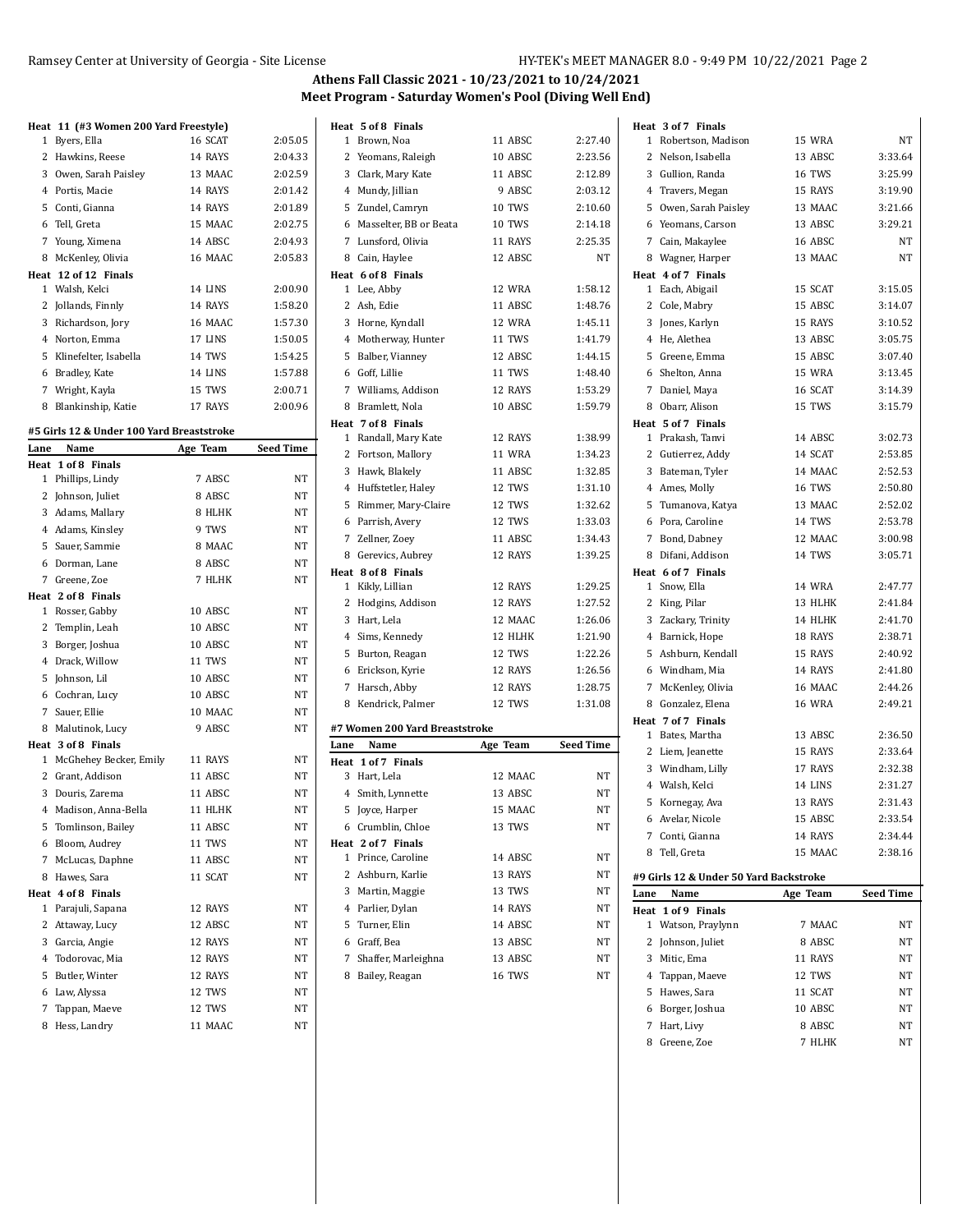|                          | Heat 2 (#9 Girls 12 & Under 50 Yard Backstroke) |         | Heat 8 of 9 Finals            |                                        |                  |
|--------------------------|-------------------------------------------------|---------|-------------------------------|----------------------------------------|------------------|
| 1 Adams, Mallary         | 8 HLHK                                          | 1:14.53 | 1 Fortson, Mallory            | 11 WRA                                 | 38.67            |
| 2 Hamborg, Sarah         | 8 WRA                                           | 1:06.39 | 2<br>Kendrick, Palmer         | 12 TWS                                 | 37.56            |
| 3 Phillips, Lindy        | 7 ABSC                                          | 1:04.96 | 3<br>Cape, Sidney             | 11 MAAC                                | 37.23            |
| 4 Thiessen, Hadley       | 9 SCAT                                          | 58.61   | 4 Cain, Haylee                | 12 ABSC                                | 36.91            |
| 5 Lanford, Bradi         | 9 TWS                                           | 1:00.83 | 5 Garcia, Angie               | 12 RAYS                                | 36.99            |
| 6 Madison, Anna-Bella    | 11 HLHK                                         | 1:05.40 | McCullough, Samantha<br>6     | 12 ABSC                                | 37.26            |
| 7 Thompson, Enmersyn     | 6 HLHK                                          | 1:07.47 | Goff, Lillie<br>7             | 11 TWS                                 | 37.67            |
| 8 Attaway, Lucy          | 12 ABSC                                         | NT      | 8<br>Randall, Mary Kate       | 12 RAYS                                | 38.86            |
| Heat 3 of 9 Finals       |                                                 |         | Heat 9 of 9 Finals            |                                        |                  |
| 1 Freeman, Annelise      | 6 WRA                                           | 56.81   | 1 Zellner, Zoey               | 11 ABSC                                | 35.69            |
| 2 Tarkington, Vega       | 12 MAAC                                         | 55.93   | 2 Harsch, Abby                | 12 RAYS                                | 35.13            |
| 3 Dorman, Lane           | 8 ABSC                                          | 53.41   | 3 Kikly, Lillian              | 12 RAYS                                | 33.68            |
| 4 Johnson, Lil           | 10 ABSC                                         | 53.06   | Huffstetler, Haley<br>4       | 12 TWS                                 | 31.17            |
| 5 Adams, Josephine       | 10 TWS                                          | 53.26   | Rimmer, Mary-Claire<br>5      | 12 TWS                                 | 33.68            |
| 6 Malutinok, Lucy        | 9 ABSC                                          | 55.15   | Balber, Vianney<br>6          | 12 ABSC                                | 34.68            |
| 7 Meadows, Avery         | 11 MAAC                                         | 56.74   | Riggs, Kyrie<br>7             | 11 RAYS                                | 35.17            |
| 8 Adams, Kinsley         | 9 TWS                                           | 58.05   | 8<br>Williams, Addison        | 12 RAYS                                | 36.33            |
| Heat 4 of 9 Finals       |                                                 |         |                               |                                        |                  |
| 1 Clark, Mary Kate       | 11 ABSC                                         | 51.18   | #11 Women 100 Yard Backstroke |                                        |                  |
| 2 Sauer, Sammie          | 8 MAAC                                          | 50.40   | Lane<br>Name                  | Age Team                               | <b>Seed Time</b> |
| 3 Armstrong, Reese       | 12 RAYS                                         | 49.68   | Heat 1 of 12 Finals           |                                        |                  |
| 4 Cochran, Lucy          | 10 ABSC                                         | 48.48   | 2 Hart, Lela                  | 12 MAAC                                | NT               |
| 5 Grant, Addison         | 11 ABSC                                         | 49.59   | 3 Berry, Kala                 | 15 HLHK                                | NT               |
| 6 Zundel, Camryn         | 10 TWS                                          | 50.23   | 4 Hope, Maddie                | 17 ABSC                                | NT               |
| 7 Masselter, BB or Beata | 10 TWS                                          | 50.80   |                               | 5 Alewine-Flores, Aubree-Clare 15 ABSC | NT               |
| 8 Douris, Zarema         | 11 ABSC                                         | 51.64   | 6 Martin, Sophie              | 13 RAYS                                | NT               |
| Heat 5 of 9 Finals       |                                                 |         | 7 Simmons, Kayley             | 14 HLHK                                | NT               |
| 1 Horne, Kyndall         | 12 WRA                                          | 47.20   | Heat 2 of 12 Finals           |                                        |                  |
| 2 Mundy, Jillian         | 9 ABSC                                          | 46.41   | 1 Graff, Bea                  | 13 ABSC                                | NT               |
| 3 McLucas, Daphne        | 11 ABSC                                         | 44.77   | 2 Jones, Makeda               | 14 HLHK                                | 1:58.66          |
| 4 Houser, Hana           | 11 RAYS                                         | 44.41   | 3 Holbert, Alaina             | 13 RAYS                                | 1:53.39          |
| 5 Law, Alyssa            | 12 TWS                                          | 44.44   | 4 Shaffer, Marleighna         | 13 ABSC                                | 1:42.74          |
| Bramlett, Nola<br>6      | 10 ABSC                                         | 45.52   | 5 Ashburn, Karlie             | 13 RAYS                                | 1:45.27          |
| 7 Lee, Abby              | 12 WRA                                          | 46.65   | Jones, Jada<br>6              | 13 HLHK                                | 1:57.38          |
| 8 Lunsford, Olivia       | 11 RAYS                                         | 47.49   | 7 Smith, Lynnette             | 13 ABSC                                | NT               |
| Heat 6 of 9 Finals       |                                                 |         | 8 Cain, Makaylee              | 16 ABSC                                | NT               |
| 1 Ash, Edie              | 11 ABSC                                         | 44.07   | Heat 3 of 12 Finals           |                                        |                  |
| 2 Yeomans, Raleigh       | 10 ABSC                                         | 43.65   | 1 Wagner, Harper              | 13 MAAC                                | 1:34.32          |
| 3 Brown, Noa             | 11 ABSC                                         | 43.52   | 2 Prince, Caroline            | 14 ABSC                                | 1:29.48          |
| 4 McGhehey Becker, Emily | 11 RAYS                                         | 42.35   | 3 Teach, Turner               | 13 ABSC                                | 1:28.25          |
| 5 Drack, Willow          | 11 TWS                                          | 42.77   | Nelson, Isabella<br>4         | 13 ABSC                                | 1:27.16          |
|                          |                                                 |         | 5 Andrews, Kira               | 13 WRA                                 | 1:27.66          |
| 6 Hart, Lela             | 12 MAAC                                         | 43.61   | 6 Chastain, Riley             | 14 TWS                                 | 1:29.06          |
| 7 Bloom, Audrey          | 11 TWS                                          | 43.96   | 7 Robertson, Madison          | 15 WRA                                 | 1:29.87          |
| 8 Motherway, Hunter      | 11 TWS                                          | 44.36   | 8<br>Powell, Emma             | 16 RAYS                                | 1:37.52          |
| Heat 7 of 9 Finals       |                                                 |         | Heat 4 of 12 Finals           |                                        |                  |
| 1 Rosser, Gabby          | 10 ABSC                                         | 41.90   | 1 Difani, Addison             | 14 TWS                                 | 1:26.24          |
| Tomlinson, Bailey<br>2   | 11 ABSC                                         | 40.84   | Brodie, Miranda<br>2          | 14 RAYS                                | 1:23.28          |
| Gerevics, Aubrey<br>3    | 12 RAYS                                         | 39.51   | 3<br>Balber, Guadalupe        | 16 ABSC                                | 1:22.89          |
| 4<br>Parajuli, Sapana    | 12 RAYS                                         | 39.09   | Travers, Megan<br>4           | 15 RAYS                                | 1:22.00          |
| 5<br>Hawk, Blakely       | 11 ABSC                                         | 39.34   | Alvarez, Sofie<br>5           | 13 TWS                                 | 1:22.72          |
| Hess, Landry<br>6        | 11 MAAC                                         | 39.52   | Martin, Maggie<br>6           | 13 TWS                                 | 1:23.20          |
| Bahr, Sima<br>7          | 10 ABSC                                         | 41.23   | 7 Obarr, Alison               | 15 TWS                                 | 1:23.75          |
| 8 Abi-Najm, Charlotte    | 12 SCAT                                         | 42.11   | 8 Bailey, Reagan              | 16 TWS                                 | 1:26.57          |
|                          |                                                 |         |                               |                                        |                  |

 $\mathbf{r}$ 

|                  | Heat 5 of 12 Finals                   |               |         |
|------------------|---------------------------------------|---------------|---------|
| 38.67            | 1<br>Joyce, Harper                    | 15 MAAC       | 1:20.83 |
| 37.56            | 2 Stroud, Anna                        | 15 SCAT       | 1:19.44 |
| 37.23            | 3 Daniel, Maya                        | 16 SCAT       | 1:18.73 |
| 36.91            | 4 Cole, Mabry                         | 15 ABSC       | 1:18.50 |
| 36.99            | 5 Pora, Caroline                      | 14 TWS        | 1:18.55 |
| 37.26            | 6 Each, Abigail                       | 15 SCAT       | 1:19.37 |
| 37.67            | 7 Tumanova, Katya                     | 13 MAAC       | 1:20.34 |
| 38.86            | 8 Shelton, Anna                       | 15 WRA        | 1:21.80 |
|                  | Heat 6 of 12 Finals                   |               |         |
| 35.69            | 1 Yeomans, Carson                     | 13 ABSC       | 1:17.00 |
| 35.13            | 2 Liu, Zoe                            | 13 SCAT       | 1:16.07 |
| 33.68            | 3 Gerevics, Haylee                    | 14 RAYS       | 1:15.28 |
| 31.17            | 4 Gullion, Randa                      | 16 TWS        | 1:14.77 |
| 33.68            | 5 Harding, Riley                      | 13 ABSC       | 1:15.16 |
| 34.68            | 6 Garcia-Ferrer, Elena                | 14 RAYS       | 1:15.37 |
| 35.17            | 7 Crumblin, Chloe                     | 13 TWS        | 1:16.34 |
| 36.33            | 8 Hamborg, Allie                      | <b>16 WRA</b> | 1:17.30 |
|                  | Heat 7 of 12 Finals                   |               |         |
|                  | 1 Randall, Julia                      | 15 RAYS       | 1:14.14 |
| <b>Seed Time</b> | 2 Gutierrez, Addy                     | 14 SCAT       | 1:13.28 |
| NΤ               | 3 Fannin, Mattie                      | 16 RAYS       | 1:12.72 |
| NΤ               | 4 Jones, Karlyn                       | 15 RAYS       | 1:12.41 |
| NT               | 5 Chitalwala, Sana                    | 15 SCAT       | 1:12.60 |
| NT               | 6 Hills, Anna                         | 18 TWS        | 1:13.01 |
| NT               | 7 Turner, Elin                        | 14 ABSC       | 1:13.88 |
| NT               | 8 MacKenna, MC                        | 13 MAAC       | 1:14.47 |
|                  | Heat 8 of 12 Finals                   |               |         |
| NT               | 1 Gonzalez, Elena                     | <b>16 WRA</b> | 1:12.09 |
| 1:58.66          | 2 Blankinship, Katie                  | 17 RAYS       | 1:11.24 |
| 1:53.39          | 3 Foggin, Charlotte                   | 15 ABSC       | 1:10.97 |
| 1:42.74          | 4 Prakash, Tanvi                      | 14 ABSC       | 1:10.29 |
| 1:45.27          | 5 Kachelhoffer, Annavay               | 14 RAYS       | 1:10.66 |
| 1:57.38          | 6 Nesmith, Mary                       | 13 UNRAY      | 1:11.04 |
| NT               | 7 Greene, Emma                        | 15 ABSC       | 1:11.56 |
| NT               | 8 Ashburn, Karley                     | 16 SCAT       | 1:12.29 |
|                  | Heat 9 of 12 Finals                   |               |         |
| 1:34.32          | 1 Bateman, Tyler                      | 14 MAAC       | 1:09.73 |
| 1:29.48          | 2 Barnick, Hope                       | 18 RAYS       | 1:09.08 |
| 1:28.25          | 3 Balyo, Sophie                       | 15 RAYS       | 1:08.92 |
| 1:27.16          | 4 Wright, Kayla                       | 15 TWS        | 1:07.89 |
| 1:27.66          | 5<br>Suchan, Gavin                    | 16 LINS       | 1:08.79 |
| 1:29.06          | 6 Santos, Amelia                      | 16 SCAT       | 1:09.03 |
| 1:29.87          | 7 Jezerinac, Evelyn                   | 13 RAYS       | 1:09.60 |
| 1:37.52          | 8 Marrero, Ari                        | 16 MAAC       | 1:09.88 |
|                  | Heat 10 of 12 Finals<br>1 He, Alethea | 13 ABSC       | 1:07.68 |
| 1:26.24          | 2 Carle, Juliana                      | 16 SCAT       | 1:06.84 |
| 1:23.28          | 3 Hawkins, Reese                      | 14 RAYS       | 1:05.98 |
| 1:22.89          | 4 Avelar, Nicole                      | 15 ABSC       | 1:05.57 |
| 1:22.00          | 5 Peters, Olivia                      | 16 RAYS       | 1:05.71 |
| 1:22.72          | 6 DiPietre, Isabelle                  | 16 SCAT       | 1:06.37 |
| 1:23.20          | 7 Frank, Emma                         | 15 SCAT       | 1:07.37 |
| 1:23.75          |                                       |               | 1:07.88 |
| 1:26.57          | 8 Bates, Martha                       | 13 ABSC       |         |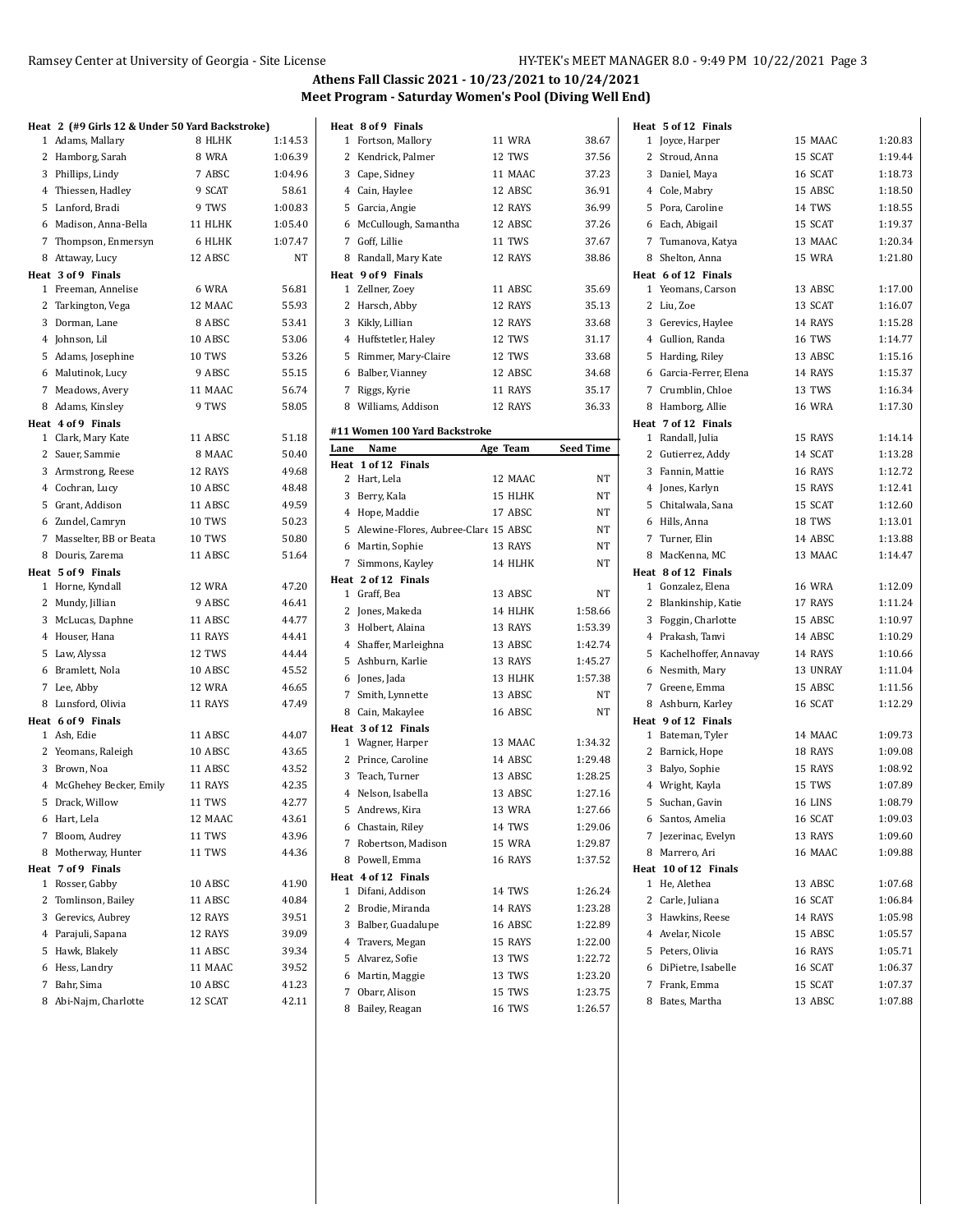|      | Heat 11 (#11 Women 100 Yard Backstroke) |          |                  |      | Heat 3 of 4 Finals                        |               |                  |      | Heat 6 of 10 Finals         |          |                  |
|------|-----------------------------------------|----------|------------------|------|-------------------------------------------|---------------|------------------|------|-----------------------------|----------|------------------|
|      | 1 Zackary, Trinity                      | 14 HLHK  | 1:05.32          |      | 1 Dillon, Ella                            | 14 ABSC       | 2:35.13          |      | 1 Law, Alyssa               | 12 TWS   | 38.71            |
|      | 2 Ashburn, Kendall                      | 15 RAYS  | 1:04.79          |      | 2 Snow, Ella                              | <b>14 WRA</b> | 2:33.43          |      | 2 Bloom, Audrey             | 11 TWS   | 38.02            |
|      | 3 Portis, Macie                         | 14 RAYS  | 1:04.50          |      | 3 Kennedy, Alice                          | 17 ABSC       | 2:31.46          |      | 3 Houser, Hana              | 11 RAYS  | 36.50            |
|      | 4 Ames, Molly                           | 16 TWS   | 1:03.30          |      | 4 Bates, Martha                           | 13 ABSC       | 2:29.47          |      | 4 Bramlett, Nola            | 10 ABSC  | 36.15            |
|      | 5 Windham, Lilly                        | 17 RAYS  | 1:03.63          |      | 5 Ashburn, Kendall                        | 15 RAYS       | 2:29.56          |      | 5 Drack, Willow             | 11 TWS   | 36.21            |
|      | 6 King, Pilar                           | 13 HLHK  | 1:04.51          |      | 6 Blankinship, Katie                      | 17 RAYS       | 2:32.82          |      | 6 Hart, Lela                | 12 MAAC  | 37.59            |
|      | 7 Young, Ximena                         | 14 ABSC  | 1:05.26          |      | 7 Young, Ximena                           | 14 ABSC       | 2:33.56          |      | 7 Brown, Noa                | 11 ABSC  | 38.22            |
|      | 8 McKenley, Olivia                      | 16 MAAC  | 1:05.51          |      | 8 Kornegay, Ava                           | 13 RAYS       | 2:35.85          |      | 8 Yeomans, Raleigh          | 10 ABSC  | 39.23            |
|      | Heat 12 of 12 Finals                    |          |                  |      | Heat 4 of 4 Finals                        |               |                  |      | Heat 7 of 10 Finals         |          |                  |
|      | 1 Dillon, Ella                          | 14 ABSC  | 1:02.80          |      | 1 Avelar, Nicole                          | 15 ABSC       | 2:19.90          |      | 1 Motherway, Hunter         | 11 TWS   | 35.48            |
|      | 2 Jollands, Finnly                      | 14 RAYS  | 1:01.04          |      | 2 Windham, Lilly                          | 17 RAYS       | 2:17.47          |      | 2 Todorovac, Mia            | 12 RAYS  | 35.13            |
|      | 3 Klinefelter, Isabella                 | 14 TWS   | 59.64            |      | 3 Richardson, Jory                        | 16 MAAC       | 2:15.50          |      | 3 Tomlinson, Bailey         | 11 ABSC  | 34.57            |
|      | 4 Norton, Emma                          | 17 LINS  | 55.69            |      | 4 Wright, Kayla                           | 15 TWS        | 2:13.30          |      | 4 Hess, Landry              | 11 MAAC  | 34.23            |
|      | 5 Richardson, Jory                      | 16 MAAC  | 57.85            |      | 5 Bradley, Kate                           | 14 LINS       | 2:13.85          |      | 5 Bahr, Sima                | 10 ABSC  | 34.41            |
|      | 6 Bradley, Kate                         | 14 LINS  | 59.67            |      | 6 Portis, Macie                           | 14 RAYS       | 2:16.16          |      | 6 Armstrong, Reese          | 12 RAYS  | 34.65            |
|      | 7 Liem, Jeanette                        | 15 RAYS  | 1:02.53          |      | 7 Tell, Greta                             | 15 MAAC       | 2:18.06          |      | 7 Parajuli, Sapana          | 12 RAYS  | 35.38            |
|      | 8 Windham, Mia                          | 14 RAYS  | 1:03.18          |      | 8 Klinefelter, Isabella                   | 14 TWS        | 2:25.03          |      | 8 Rosser, Gabby             | 10 ABSC  | 35.96            |
|      |                                         |          |                  |      |                                           |               |                  |      | Heat 8 of 10 Finals         |          |                  |
|      | #13 Girls 12 & Under 100 Yard Butterfly |          |                  |      | #17 Girls 12 & Under 50 Yard Freestyle    |               |                  |      | 1 McGhehey Becker, Emily    | 11 RAYS  | 33.79            |
| Lane | Name                                    | Age Team | <b>Seed Time</b> | Lane | Name                                      | Age Team      | <b>Seed Time</b> |      | 2 Ash, Edie                 | 11 ABSC  | 33.58            |
|      | Heat 1 of 3 Finals                      |          |                  |      | Heat 1 of 10 Finals                       |               |                  |      | 3 Abi-Najm, Charlotte       | 12 SCAT  | 33.49            |
|      | 3 Templin, Leah                         | 10 ABSC  | NT               |      | 3 Watson, Praylynn                        | 7 MAAC        | NT               |      |                             |          |                  |
|      | 4 McGhehey Becker, Emily                | 11 RAYS  | NT               |      | 4 Thiessen, Hadley                        | 9 SCAT        | NT               |      | 4 Hawk, Blakely             | 11 ABSC  | 33.10            |
|      | 5 Bahr, Sima                            | 10 ABSC  | NT               |      | 5 Johnson, Juliet                         | 8 ABSC        | NT               |      | 5 Butler, Winter            | 12 RAYS  | 33.17            |
|      | 6 Thompson, Enmersyn                    | 6 HLHK   | NT               |      | Heat 2 of 10 Finals                       |               |                  |      | 6 Fortson, Mallory          | 11 WRA   | 33.50            |
|      | Heat 2 of 3 Finals                      |          |                  |      | 1 Hawes, Sara                             | 11 SCAT       | NT               |      | 7 Templin, Leah             | 10 ABSC  | 33.69            |
|      | 1 Cape, Sidney                          | 11 MAAC  | 1:53.04          |      | 2 Tappan, Maeve                           | 12 TWS        | NT               |      | 8 McLucas, Daphne           | 11 ABSC  | 33.98            |
|      | 2 Goff, Lillie                          | 11 TWS   | 1:39.46          |      | 3 Hart, Livy                              | 8 ABSC        | 1:16.27          |      | Heat 9 of 10 Finals         |          |                  |
|      | 3 Hodgins, Addison                      | 12 RAYS  | 1:31.88          |      | 4 Adams, Mallary                          | 8 HLHK        | 57.43            |      | 1 Gerevics, Aubrey          | 12 RAYS  | 32.48            |
|      | 4 Riggs, Kyrie                          | 11 RAYS  | 1:31.56          |      | 5 Phillips, Lindy                         | 7 ABSC        | 59.28            |      | 2 McCullough, Samantha      | 12 ABSC  | 32.22            |
|      | 5 Bond, Dabney                          | 12 MAAC  | 1:31.73          |      | 6 Attaway, Lucy                           | 12 ABSC       | NT               |      | 3 Parrish, Avery            | 12 TWS   | 31.98            |
|      | 6 Erickson, Kyrie                       | 12 RAYS  | 1:32.53          |      | 7 Lee, Abby                               | 12 WRA        | NT               |      | 4 Randall, Mary Kate        | 12 RAYS  | 31.40            |
|      | 7 Sauer, Ellie                          | 10 MAAC  | 1:47.70          |      | 8 Borger, Joshua                          | 10 ABSC       | NT               |      | 5 Cape, Sidney              | 11 MAAC  | 31.62            |
|      | 8 McCullough, Samantha                  | 12 ABSC  | NT               |      | Heat 3 of 10 Finals                       |               |                  |      | 6 Garcia, Angie             | 12 RAYS  | 32.10            |
|      | Heat 3 of 3 Finals                      |          |                  |      | 1 Hamborg, Sarah                          | 8 WRA         | 55.88            |      | 7 Kendrick, Palmer          | 12 TWS   | 32.42            |
|      | 1 Parrish, Avery                        | 12 TWS   | 1:26.90          |      | 2 Lanford, Bradi                          | 9 TWS         | 53.75            |      | 8 Williams, Addison         | 12 RAYS  | 32.89            |
|      | 2 Sims, Kennedy                         | 12 HLHK  | 1:19.35          |      | 3 Madison, Anna-Bella                     | 11 HLHK       | 51.29            |      | Heat 10 of 10 Finals        |          |                  |
|      | 3 Zellner, Zoey                         | 11 ABSC  | 1:17.65          |      | 4 Meadows, Avery                          | 11 MAAC       | 46.60            |      | 1 Riggs, Kyrie              | 11 RAYS  | 31.26            |
|      | 4 Rimmer, Mary-Claire                   | 12 TWS   | 1:16.50          |      | 5 Greene, Zoe                             | 7 HLHK        | 48.09            |      | 2 Bond, Dabney              | 12 MAAC  | 30.45            |
|      | 5 Huffstetler, Haley                    | 12 TWS   | 1:17.15          |      | 6 Malutinok, Lucy                         | 9 ABSC        | 51.76            |      | 3 Harsch, Abby              | 12 RAYS  | 29.37            |
|      | 6 Burton, Reagan                        | 12 TWS   | 1:17.78          |      | 7 Adams, Josephine                        | 10 TWS        | 55.38            |      | 4 Burton, Reagan            | 12 TWS   | 27.33            |
|      | 7 Balber, Vianney                       | 12 ABSC  | 1:22.16          |      | 8 Adams, Kinsley                          | 9 TWS         | 56.52            |      | 5 Cain, Haylee              | 12 ABSC  | 28.99            |
|      | 8 Harsch, Abby                          | 12 RAYS  | 1:27.10          |      | Heat 4 of 10 Finals                       |               |                  |      | 6 Kikly, Lillian            | 12 RAYS  | 29.86            |
|      |                                         |          |                  |      | 1 Freeman, Annelise                       | 6 WRA         | 44.77            |      | 7 Sims, Kennedy             | 12 HLHK  | 31.11            |
|      | #15 Women 200 Yard Butterfly            |          |                  |      | 2 Dorman, Lane                            | 8 ABSC        | 44.58            |      | 8 Hodgins, Addison          | 12 RAYS  | 31.36            |
| Lane | Name                                    | Age Team | Seed Time        |      | 3 Mitic, Ema                              | 11 RAYS       | 42.00            |      | #19 Women 50 Yard Freestyle |          |                  |
|      | Heat 1 of 4 Finals                      |          |                  |      | 4 Douris, Zarema                          | 11 ABSC       | 41.22            | Lane | Name                        | Age Team | <b>Seed Time</b> |
|      | 3 Teach, Turner                         | 13 ABSC  | NT               |      | 5 Johnson, Lil                            | 10 ABSC       | 41.54            |      | Heat 1 of 13 Finals         |          |                  |
|      | 4 Gutierrez, Addy                       | 14 SCAT  | 3:17.10          |      | 6 Masselter, BB or Beata                  | 10 TWS        | 42.73            |      | 3 Simmons, Kayley           | 14 HLHK  | NT               |
|      | 5 Alewine-Flores, Aubree-Clare 15 ABSC  |          | NΤ               |      | 7 Thompson, Enmersyn                      | 6 HLHK        | 44.67            |      | 4 Cain, Makaylee            | 16 ABSC  | NT               |
|      | Heat 2 of 4 Finals                      |          |                  |      | 8 Sauer, Sammie                           | 8 MAAC        | 45.15            |      | 5 Stroud, Anna              | 15 SCAT  | NT               |
|      | 2 Balber, Guadalupe                     | 16 ABSC  | 3:00.23          |      |                                           |               |                  |      |                             |          |                  |
|      | 3 Suchan, Gavin                         | 16 LINS  | 2:43.40          |      | Heat 5 of 10 Finals<br>1 Clark, Mary Kate | 11 ABSC       | 41.16            |      | 6 Alvarez, Sofie            | 13 TWS   | ΝT               |
|      | 4 Walsh, Kelci                          | 14 LINS  | 2:38.63          |      | 2 Horne, Kyndall                          | 12 WRA        | 40.80            |      |                             |          |                  |
|      | 5 Owen, Sarah Paisley                   | 13 MAAC  | 2:39.77          |      | 3 Cochran, Lucy                           | 10 ABSC       | 39.91            |      |                             |          |                  |
|      | 6 Windham, Mia                          | 14 RAYS  | 2:44.41          |      |                                           |               |                  |      |                             |          |                  |
|      | 7 Harding, Riley                        | 13 ABSC  | 3:05.58          |      | 4 Grant, Addison                          | 11 ABSC       | 39.37            |      |                             |          |                  |
|      |                                         |          |                  |      | 5 Lunsford, Olivia                        | 11 RAYS       | 39.64            |      |                             |          |                  |
|      |                                         |          |                  |      | 6 Sauer, Ellie                            | 10 MAAC       | 40.12            |      |                             |          |                  |
|      |                                         |          |                  |      | 7 Zundel, Camryn                          | <b>10 TWS</b> | 41.07            |      |                             |          |                  |
|      |                                         |          |                  |      | 8 Tarkington, Vega                        | 12 MAAC       | 41.19            |      |                             |          |                  |
|      |                                         |          |                  |      |                                           |               |                  |      |                             |          |                  |